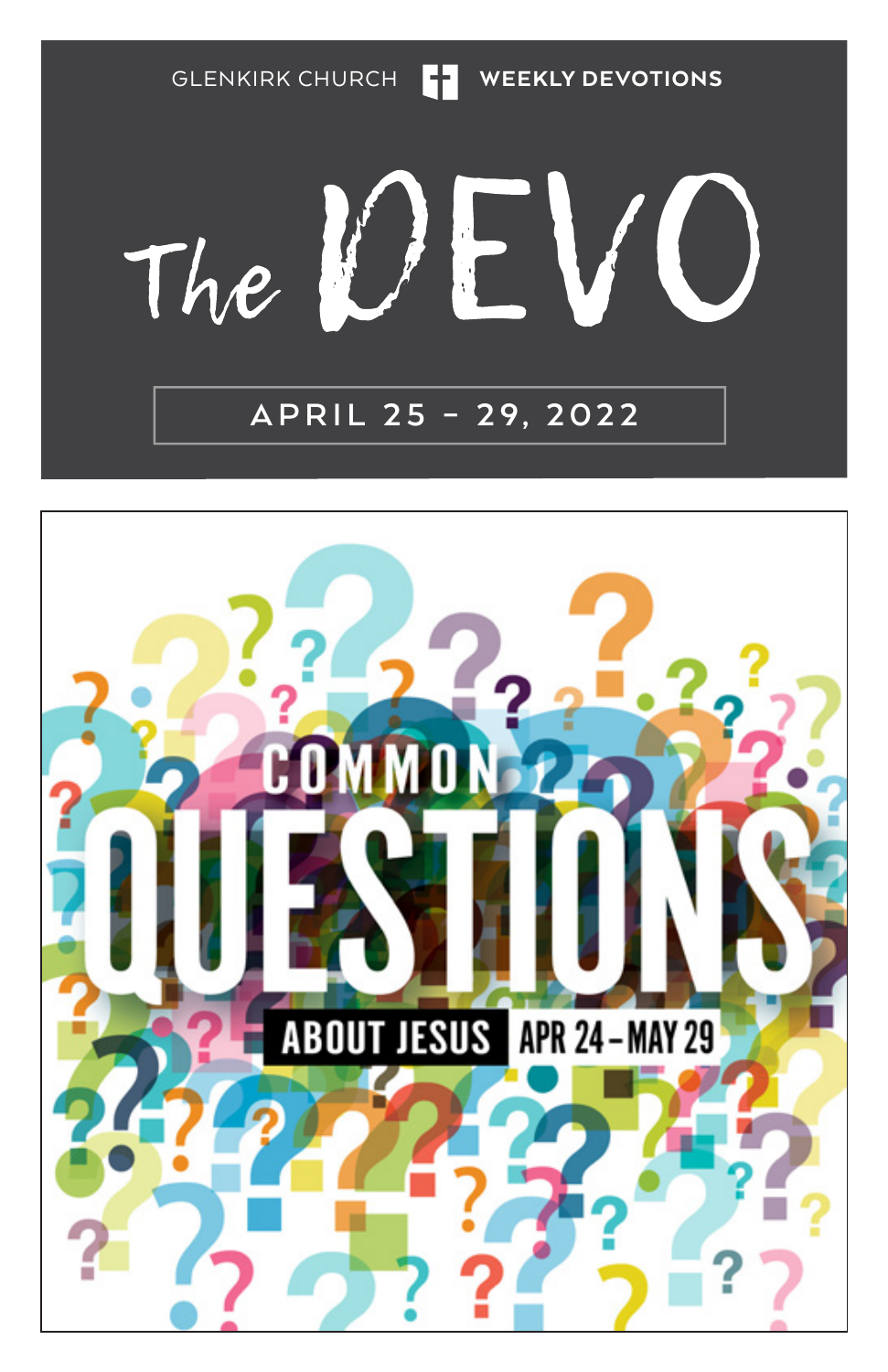

Read Job 24:13-17; 2 Timothy 3:1-5, 16-17; 4:1-5

I am now 66 years old, having lived my first 39 years as a periodically churchgoing "cultural Christian," the last 27 walking with Jesus. I'm struck by how this parallels the Bible itself: 66 books total, 39 in the Old Testament, 27 in the New.

My first 39 years featured the pitfalls of those Jews settling for a legal relationship with God per Old Testament misapplication of His Word: self-righteousness based upon a self-perception as a "good person," with the misguided sense that my own "goodness" was "good enough to earn heaven." I was in the worst place possible: living apart from Christ without even knowing it, knowing things *about* Jesus without knowing Him personally, generally content, marching steadily toward judgment.

Fortunately, God did not leave me there. In retrospect, the Holy Spirit had been wooing me for years, putting godly influences in my life, allowing me to recognize a growing sense of joylessness despite the external trappings of professional and familial "success," etc. Upon final surrender to Jesus Christ as my Lord and Savior, I entered into my current "New Testament phase."

Sadly, anything like this week's theme—"Did Jesus Christ Really Exist" never entered my mind during those earlier years. As a cultural Christian I believed *in* Jesus, confident that He existed, that He died for my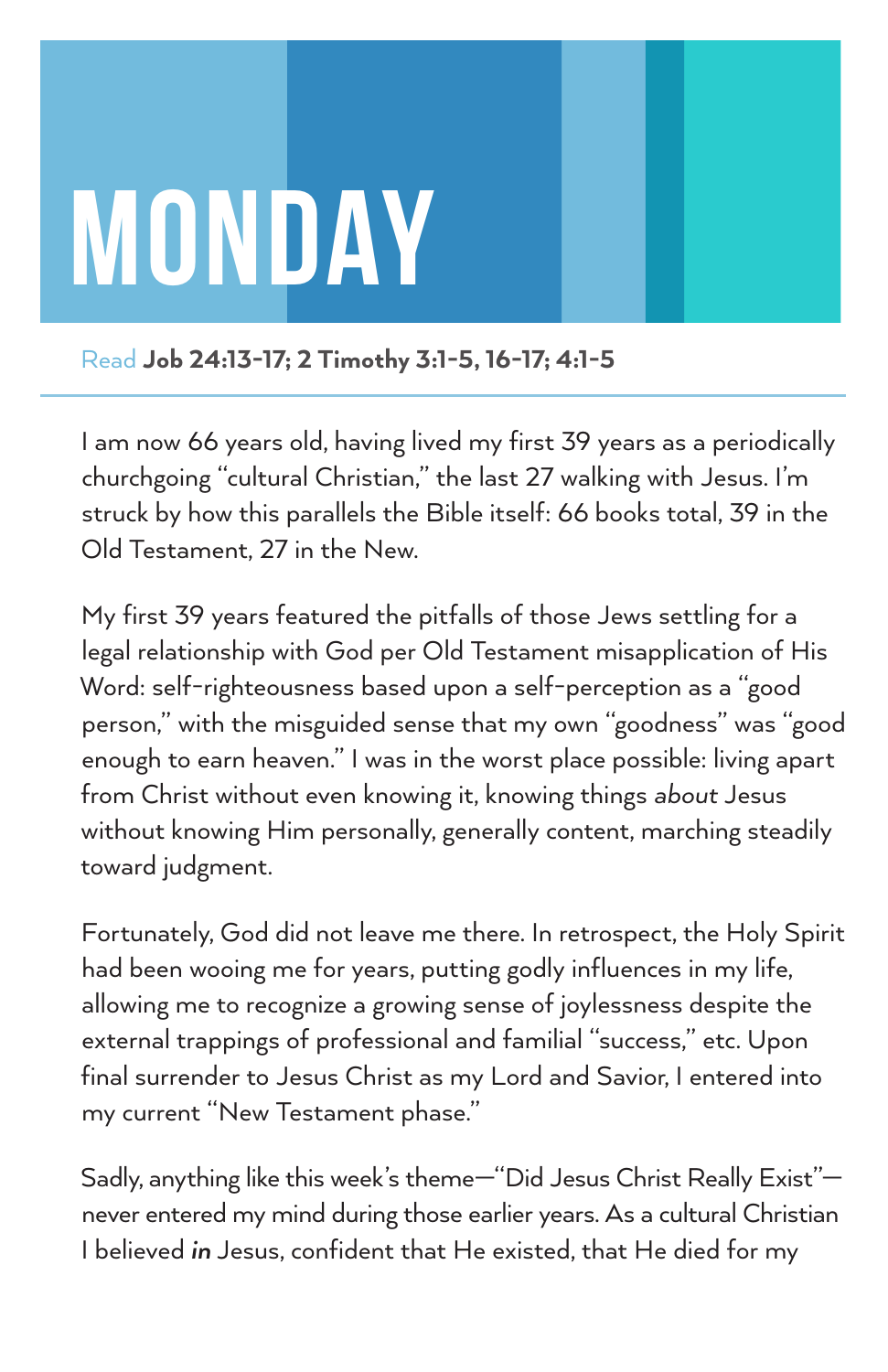sins, even that He was God the Son. However, I did not believe *on* Jesus. I had not recognized my desperate need for the Savior, that I was spiritually bankrupt without Christ and *"apart from [Him] I could do nothing"* (John 15:5). Previously, I failed to see every moment as an opportunity to serve the Lord gratefully.

Why do the "common questions" about Jesus, our current series, matter? We know the answers already, right? Or do we merely "know the answers in our heads" superficially—like me in younger years rather than fully and deeply via Spirit-surrendered hearts? And even if you "know the answers" somewhat, do you know them sufficiently to address the related concerns of sincere pre-Christians? Will you settle for shallow gifts, or do you wish to share something that's valued and meaningful?

### **QUESTIONS**

Did you have an "Old Testament" phase to your life? How has following Christ changed that? Why is it important for us to consider and wrestle with common questions of unbelievers, such as "Did Jesus really exist?"

### PRAYERS FOR SOWING SEEDS FOR LIFE

Sowing Seeds for Life has been blessed with many community partners who generously give their time, talents and treasures. Our prayer is that they would be blessed for all their hard work and support.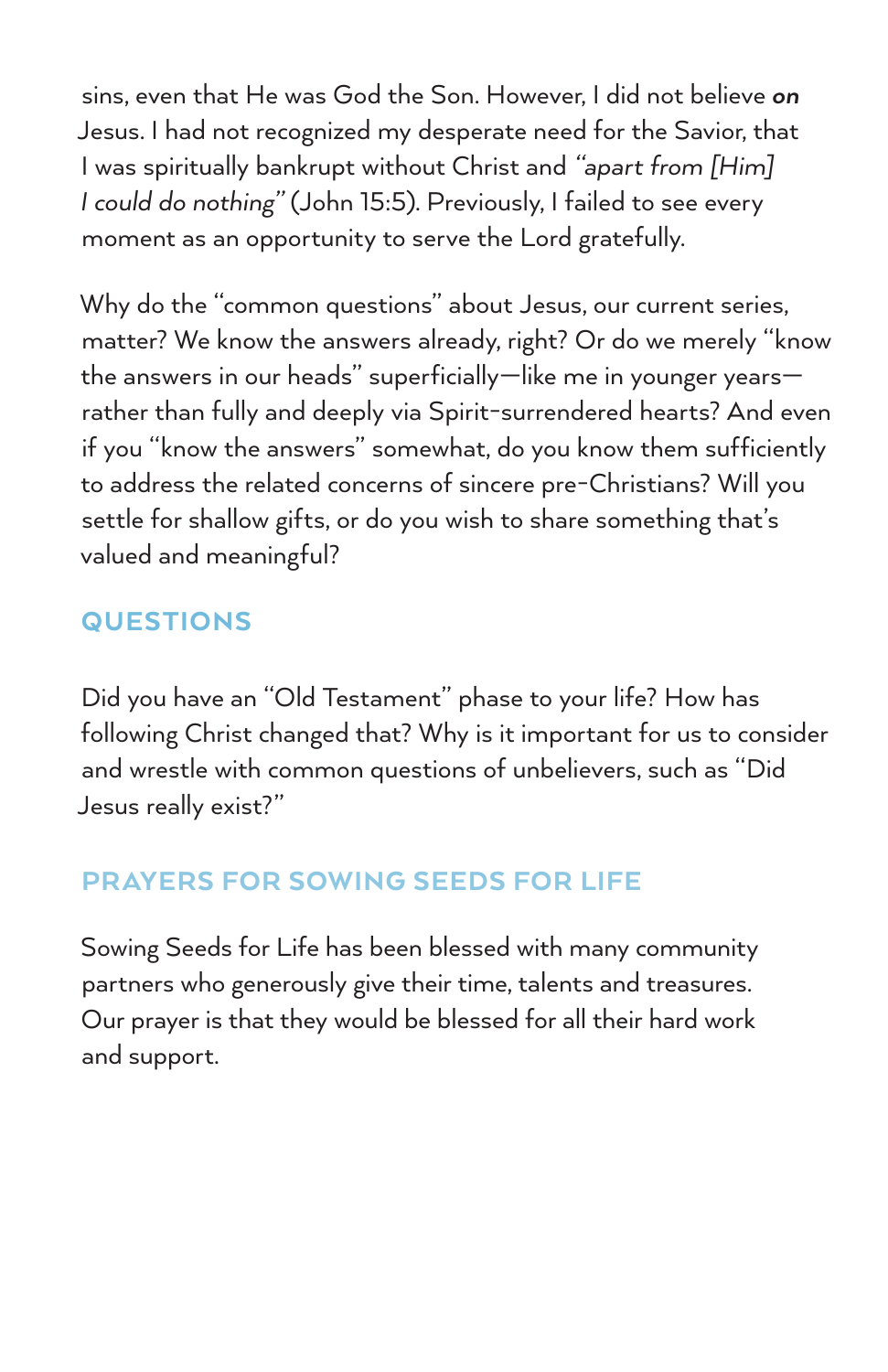### TUESDAY

### Read Isaiah 52:13-53:12; Romans 3:23-26; 1 Peter 5:8-9

As we consider the "Did Jesus Really Exist?" question that many take for granted, here is something else to consider: Why do so many oppose the Gospel message? It's good news, even the best news— God wants intimate relationship with us, despite our depravity, so much that the Son died that we might be reconciled to Him! And salvation is fully available to all, regardless of background, competence, or related "qualifications."

As you likely grasp already, the enemy is real and influential. Even though defeated at Calvary's cross (though likely blinded here by extreme narcissism), Satan aims to destroy every human and thereby confound God's plan of redemption. He provokes unbelief and sponsors false religions accordingly. God permits the devil's opposition, for now, both to strengthen believers and help "separate the wheat from the chaff" (Matthew 3:12). The enemy, seeking your destruction, wants you questioning Jesus' existence and the Bible's credibility. He'd rather that you self-perceive as a "privileged animal," the product of random evolution—making it understandable when you act or vote accordingly.

Our own sin nature and unwitting rebellion against God collaborate with the enemy and creation's fallenness. Channeling a C.S. Lewis sentiment, fallen unbelievers don't think of themselves as rebels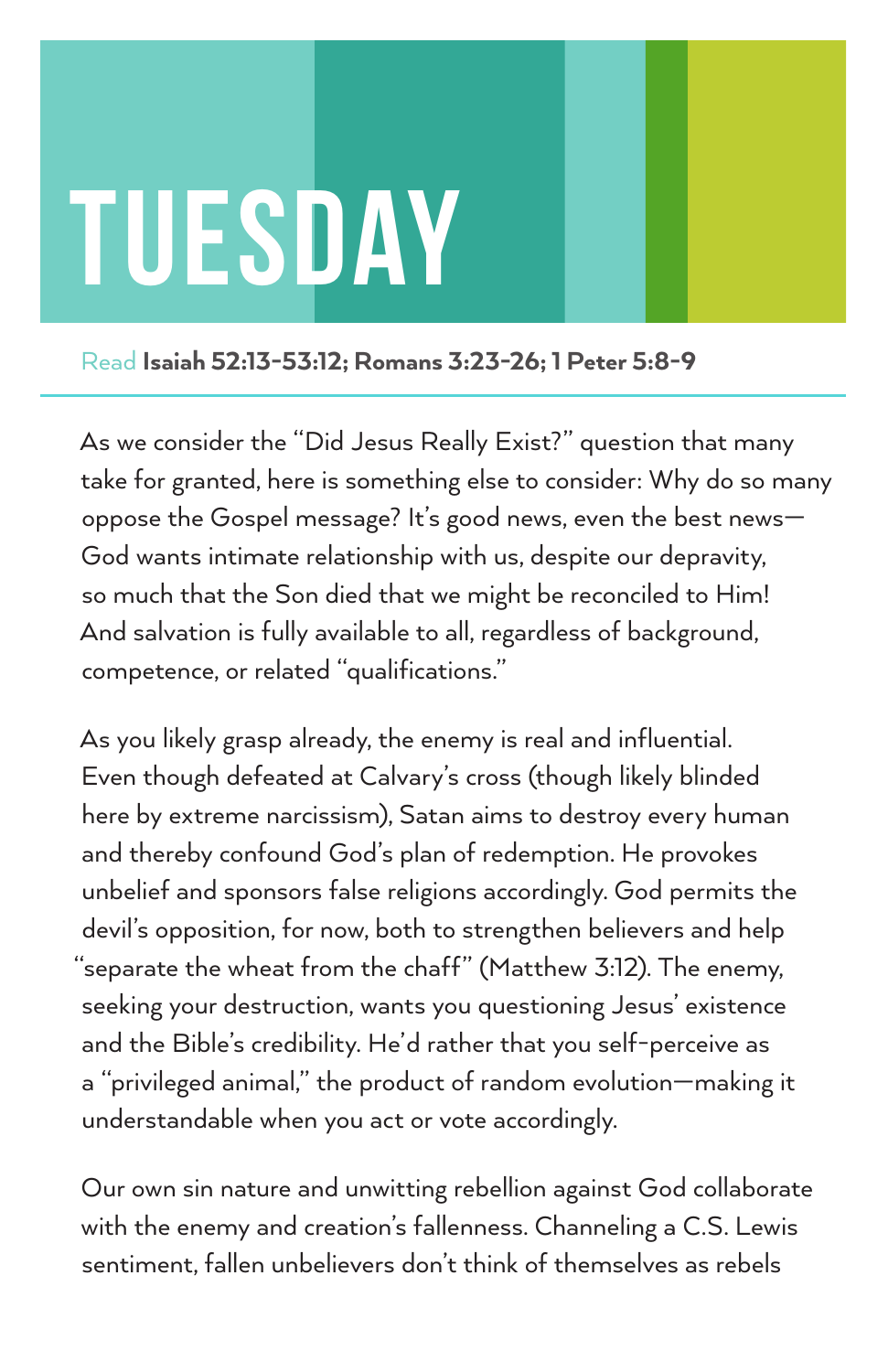against God because this is all they've known since birth. A non-Christian who asks, "Is God your enemy?" rarely replies, "Yes!" Yet so many, either with open antagonism or worldly inertia, resist Christ.

I know why I dismissed Christ during my 39 "Old Testament," pre-Christian years: inconvenience. Embracing the gravity of an ultimate Moral Source would compel me to change. As a Christian I could no longer "just do what I want to" without fear of consequences. In spiritual laziness, I was repelled by the notions of facing my sinfulness and "becoming a Bible-thumping weirdo."

Surrender is hard, especially for a self-perceived "good person." It's hard for me—a daily process—even as a 29-year Christ follower. But God has to strip us of pride and pretense, entitlement, and the delusion of self-sufficiency if we are to dwell with Him eternally. Earthly life is "practicing for eternity." How's your "practice" going? Whom will you invite to join?

### QUESTIONS

Why do you think so many resist the Gospel? If you ever resisted, why did you? What does "present, earthly life is practice for eternity" mean?

### PRAYERS FOR SOWING SEEDS FOR LIFE

Please pray that the Lord would continue to provide the donations needed in order to serve those in difficult times. This food pantry is only possible due to the support and donations of community partners and volunteers.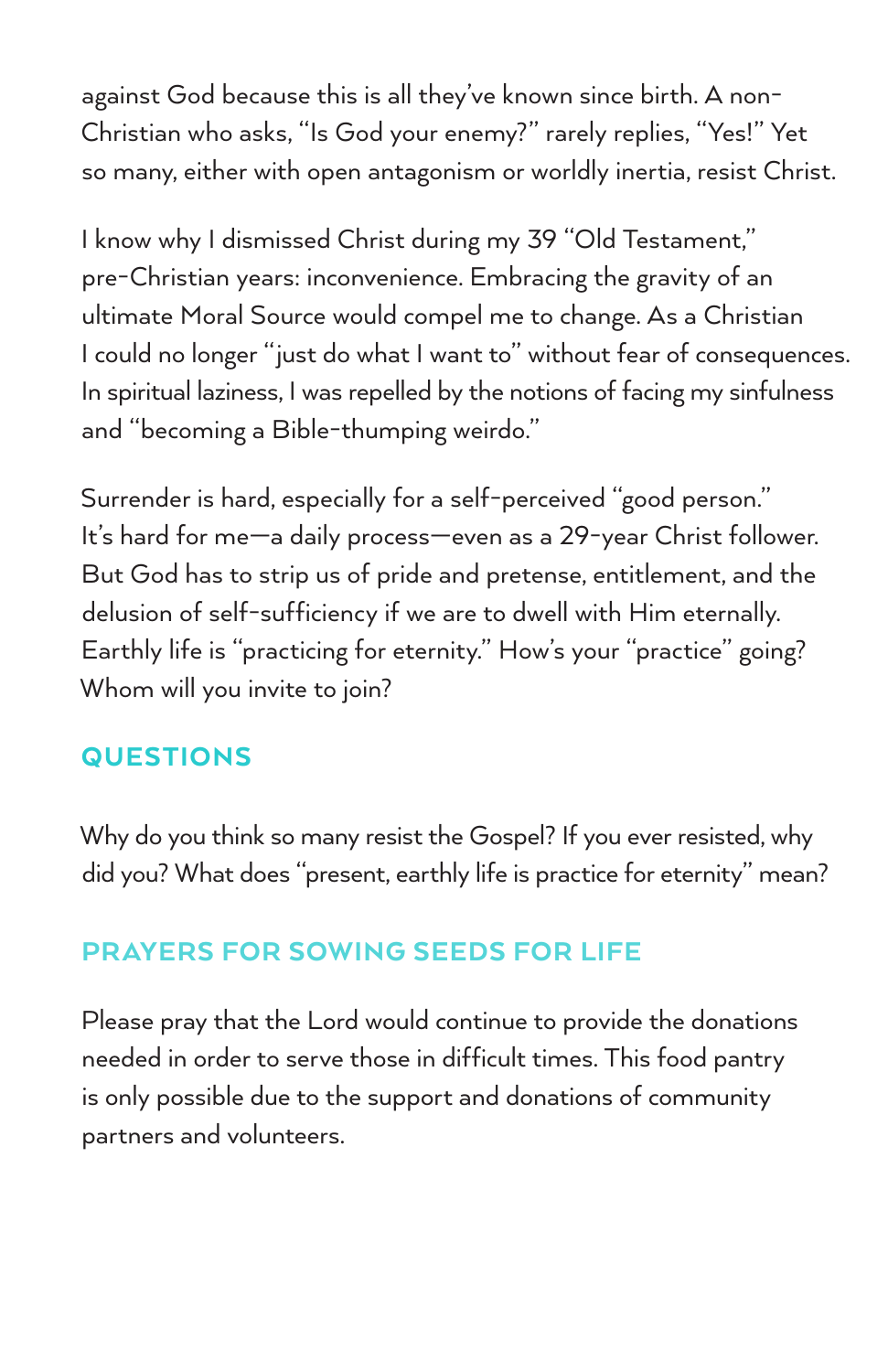# Wednesday

Read Psalm 19:1-3; Luke 23:50-24:10

A common debate tactic: to discredit another's assertions, you attack their source—a "first defense" for Christianity is the validity of the Bible itself and its claims. A 1st century event, however, muddies this water. "In AD 70, the Romans invaded and destroyed Jerusalem … Entire cities [and the temple] were literally burned to the ground. … Much evidence of Jesus' existence (including temple-archived official records) was destroyed. Many of the eyewitnesses of Jesus would have been killed." (GotQuestions?org) Let's draw upon logic, therefore, to assist us here.

Ravi Zacharias and William Lane Craig offer the following regarding the Bible's truth and authenticity. "Every physical state has some specific time preceding it … [which must be] nonphysical if it is … uncaused (eternal). [There must be something, or Someone, nonphysical and uncaused preceding the universe's creation]. Evolution … logically cannot be a theory of ultimate origins … [partly because of] the irreducible complexity of life's critical components (e.g., the subsystems in many organs cannot exist or 'survive' apart from—thus could not preexist their greater system) … violates the tenets of evolution. … [Likewise,] the course of human events … all points to the existence of a moral, highly intelligent, highly involved and personal first Cause, God Himself. …

"[Jesus' body] was buried by Joseph of Arimathea (a member of the Sanhedrin, Jesus' condemners) in his personal tomb. … The tomb must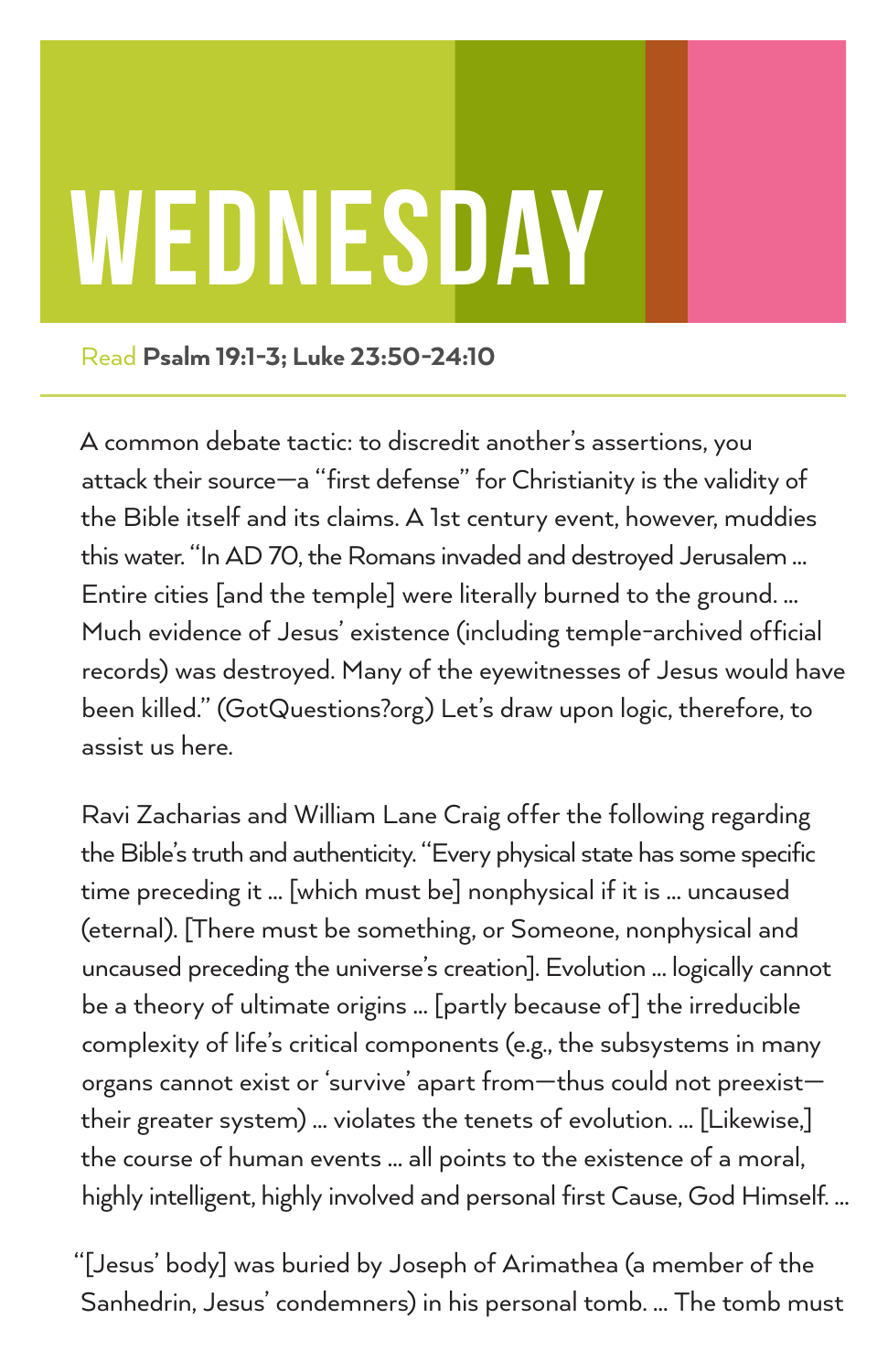have been empty if the claims of resurrection had a basis for truth. … [Jesus' followers would not] have invented a fictitious character like Joseph, who was a colleague of the bitter enemies of Jesus and who [respected] Jesus by giving Him an honorable burial. And there were no other competing burial stories—if the burial story was [merely] legend, you'd expect alternative, competing versions. …

"On [Easter] Sunday … the tomb was found empty by a group of women … [whose] testimony was regarded as worthless in 1st century Jewish culture. … This [is] an embarrassing and awkward fact in 1st century Jewish context, [reinforcing] that this was simply stating historical fact that was faithfully recorded by the Gospel accounts (i.e., not fabricated)."

Tomorrow and Friday of this week consider credible, non-biblical, non-Christian sources supporting Jesus' existence. Some may surprise you.

### **QUESTIONS**

Why do so many attack the validity and historicity of the Bible? How did the Jerusalem temple's AD 70 destruction by Rome add fuel to the fire regarding biblical validity? Why do you think God would have let that happen?

### PRAYERS FOR SOWING SEEDS FOR LIFE

Please pray for the clients of Sowing Seeds. Pray that they would experience the love, generosity, and care of Jesus for their lives and seek to know Him. Pray for grace over their lives as they go through a variety of difficulties.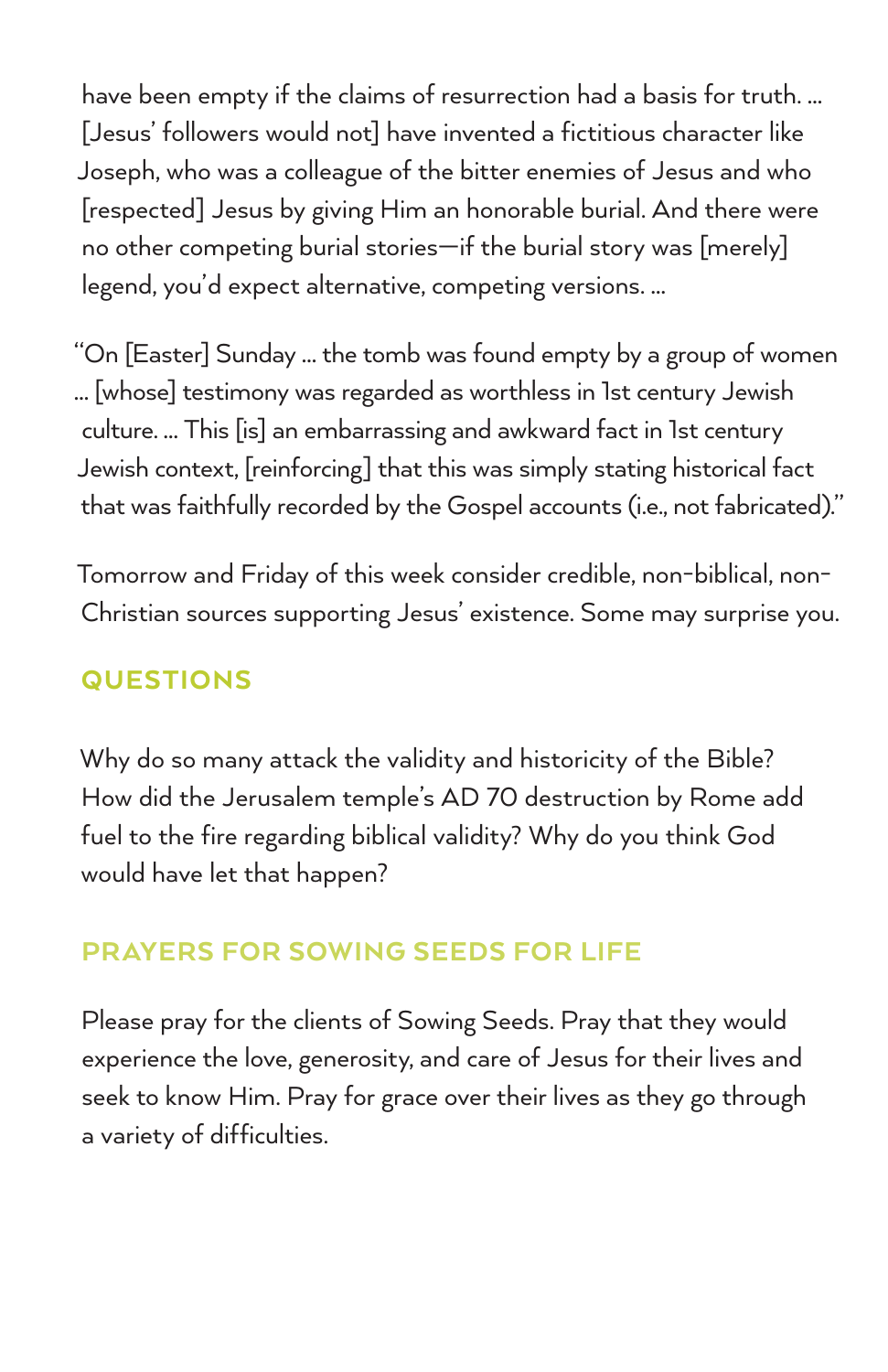### Thursday

Read Isaiah 29:15-16; John 20:24-29; 1 Corinthians 15:3-8

Today's "Did Jesus Really Exist?" exploration takes us to two of the most widely sourced, credible, ancient, non-Christian historians, "(Rome-commissioned, 1st century Jewish historian) Flavius Josephus … [and] the 1st century Roman, Tacitus. ...

"In his *Antiquities* … [Josephus wrote] (in a disputed passage some deem a later forgery), 'Now there was about this time Jesus, a wise man, if it be lawful to call him a man. For he was one who wrought surprising feats.' … One version reads … 'Pilate condemned him to be crucified and to die. But those who became his disciples … [reported] that he had appeared to them three days after his crucifixion, and … was alive; accordingly, he was perhaps the Messiah, concerning whom the prophets have recounted wonders.' … [Tacitus' writings] mentioned superstitious 'Christians' … who suffered under Pontius Pilate during the reign of Tiberius." (GotQuestions?org)

"Josephus [wrote]: 'Ananus … convened … the Sanhedrin and brought before them … James, the brother of Jesus, who was called the Christ. … He accused [James] of having transgressed the law and delivered [him] up to be stoned.'" (American Atheists) "Josephus … wrote only decades after Jesus' death. Jesus' known associates, such as Jesus' brother James, were his contemporaries. … If any Jewish writer were ever in a position to know about the non-existence of Jesus, it would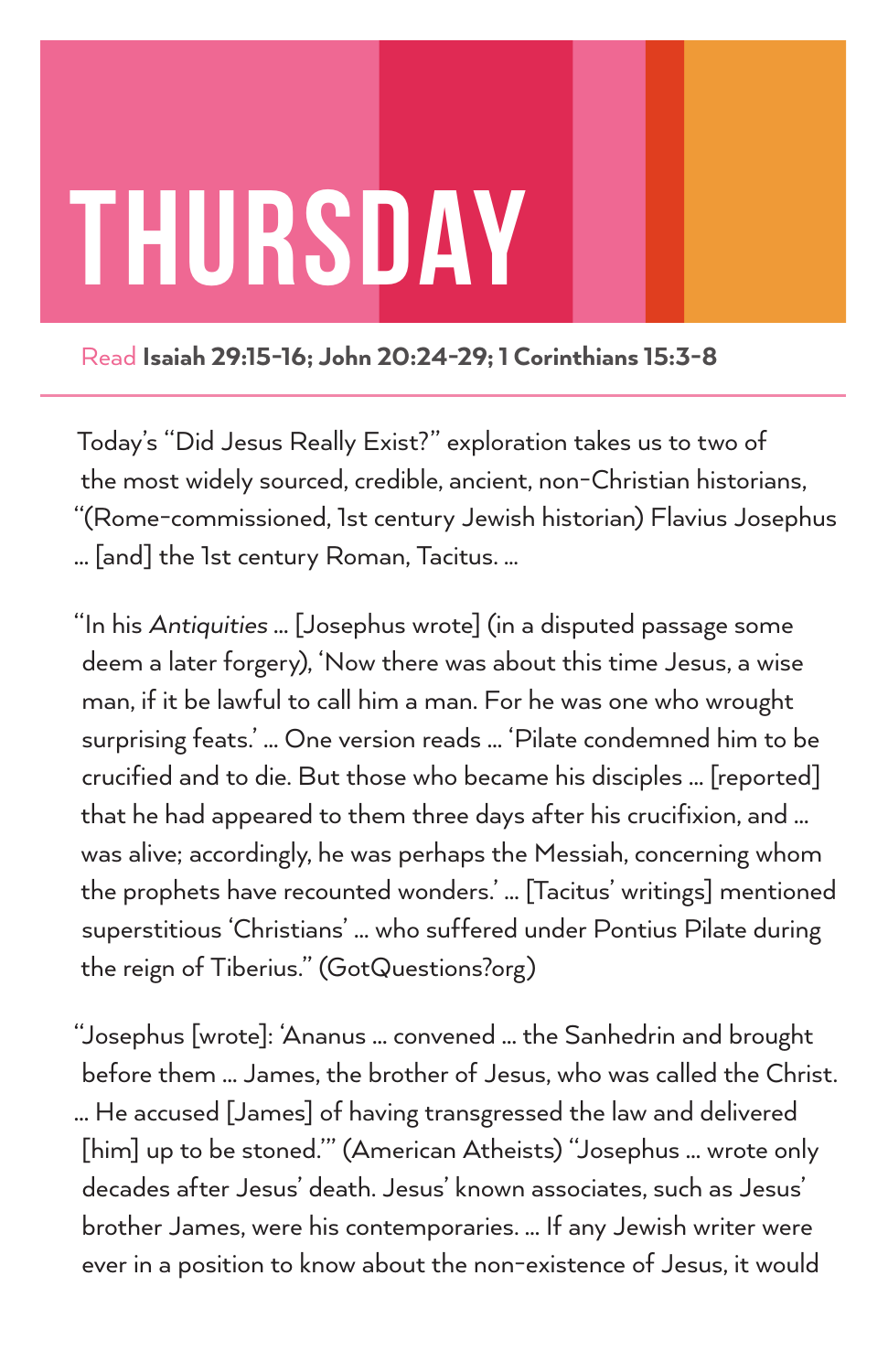have been Josephus. … Tacitus was careful enough not to report real executions of nonexistent people." (Lawrence Mykytiuk).

Other paraphrases of these two 1st century, non-Christian historians follow, supporting that Jesus of Nazareth truly existed. "Pilate rendered the decision that [Jesus] should be executed, as both Tacitus and Josephus state. … [The Savior's] execution was specifically by crucifixion, according to Josephus. … The Christian movement began in Judea, according to Tacitus. Josephus observes that it continued during the 1st century. Tacitus deplores the fact that during the 2nd century it had spread as far as Rome." (Mykytiuk)

Hopefully, your faith is sufficiently grounded and strong that it is not buoyed by the knowledge of these secular sources affirming Jesus' life and circumstances. However, unbelievers you know may find such insights useful as they consider the Bible's claims. Tomorrow we consider several more ancient sources.

### QUESTIONS

How do non-biblical, non-Christian historical sources help in the debate about whether Jesus really existed? Might it prove helpful for you to learn a bit more about Flavius Josephus and Tacitus?

### PRAYERS FOR SOWING SEEDS FOR LIFE

We are always in need of additional helping hands to assist with distributions, with driving trucks, and with sorting donations. Our prayer is that the Lord would lay it on people's hearts to join the work of Sowing Seeds for Life.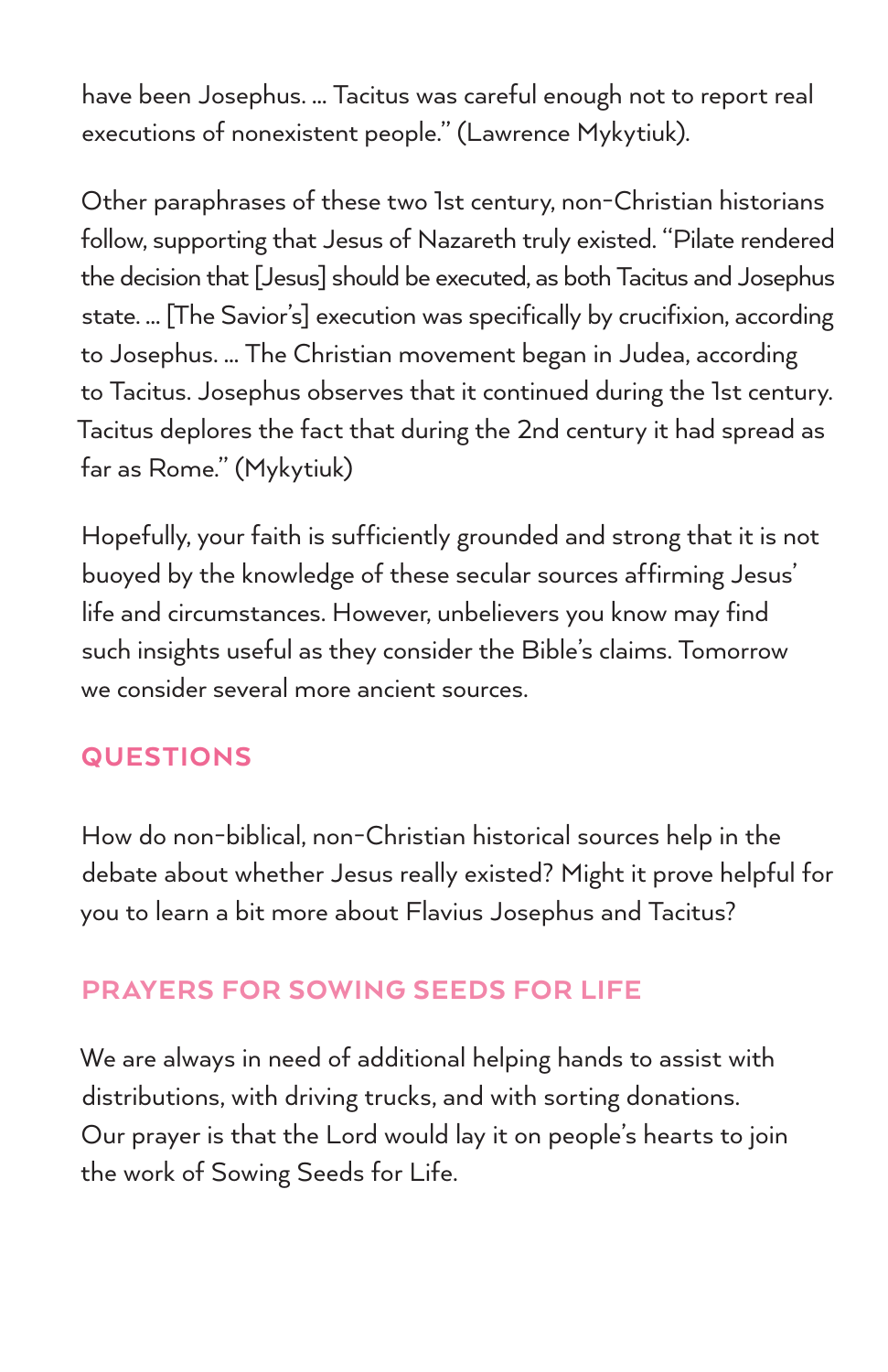## FRIDAY

Read Matthew 28:1-15; John 3:19-21

Concluding the week, let's consider additional, non-biblical sources supporting the reality of Jesus' life. "Julius Africanus quotes the historian Thallus in a discussion of the darkness that followed the crucifixion of Christ. … Lucian of Samosata … [wrote] that Jesus was worshiped by Christians, introduced new teachings, and was crucified for them. … (Roman POW) Mara Bar-Serapion confirms that Jesus was … considered by many to be the king of Israel [who] was put to death by the Jews. … Gnostic writings … all mention Jesus." (GotQuestions?org)

Even revered, ancient Jewish sources affirm this. "[The *Talmud*, a 3rd to 6th century] collection of Jewish rabbinic writings … shows that even Jesus' enemies affirmed His existence. One passage says that on 'the Passover, Yeshu (Jesus) the Nazarean was hanged' … Another [Talmudic passage] … [refers to] 'the Nazarene'—a title often applied to Jesus." (jw.org) "Nondenial of Jesus' existence is particularly notable in rabbinic writings of those first several centuries. … [I]f anyone … had a reason to dislike the Christian faith, it was the rabbis. … [Yet] all Jewish sources treated Jesus as a fully historical person." (Mykytiuk)

"We can almost reconstruct the gospel … from early non-Christian sources: Jesus was called the Christ (Josephus), did 'magic,' led Israel into new teachings, and was hanged on Passover for them (*Babylonian Talmud*) in Judea (Tacitus), but claimed to be God and would return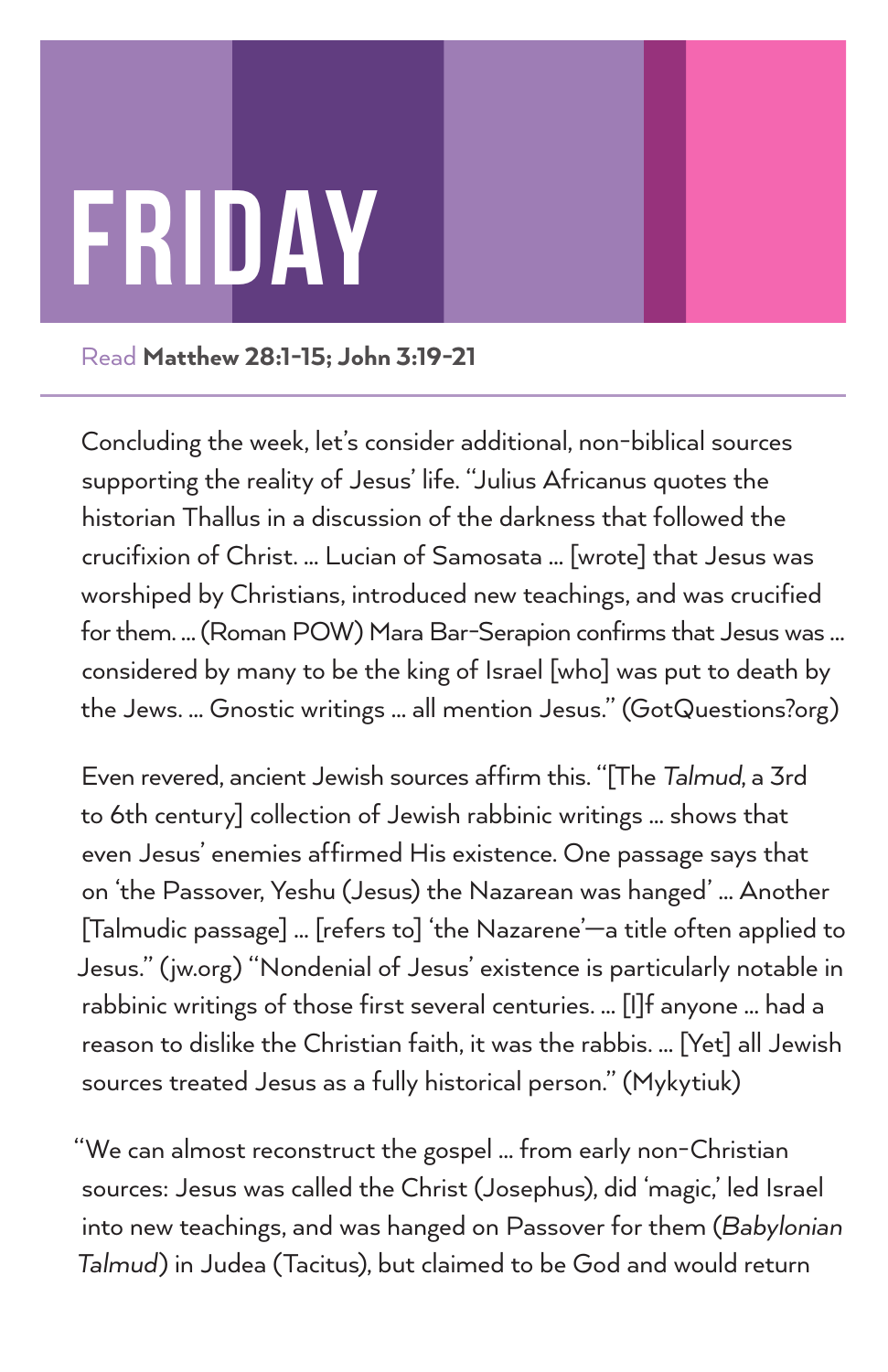(Eliezar), which His followers believed, worshiping Him as God (Pliny the Younger). …

"There is overwhelming evidence for the existence of Jesus Christ. … Literally thousands of Christians in the 1st century AD … were willing to give their lives as martyrs for (the risen) Jesus Christ. People will die for what they believe to be true, but no one will die for what they know to be a lie." (GotQuestions?org)

Many "doubt" Jesus' life because they don't want Him to exist, just as they oppose accountability to a holy God. Such recognition is "inconvenient" for unbelievers. Don't let others' resistance and doubts, however, keep you from "scattering seed." We are not responsible for the results—the "harvest" is God's; He is *"the vinedresser"* (John 15:1). We are called to faithfulness. How will you faithfully share the risen, living Christ this week?

### **QUESTIONS**

Which of today's non-Christian sources reinforcing that Jesus Christ actually lived do you find most surprising? Which of these might be most useful to you? How does the willing death as martyrs of so many after Jesus' resurrection—particularly by the ten disciples who fled the crucifixion scene as cowards—add credibility to the biblical accounts?

### PRAYERS FOR SOWING SEEDS FOR LIFE

Pray that the Lord would shine His love and light upon this organization as it seeks to honor Him with its efforts. Please pray that the Lord would minister to the clients, pour out grace on the volunteers, and fill the necessities of this agency.